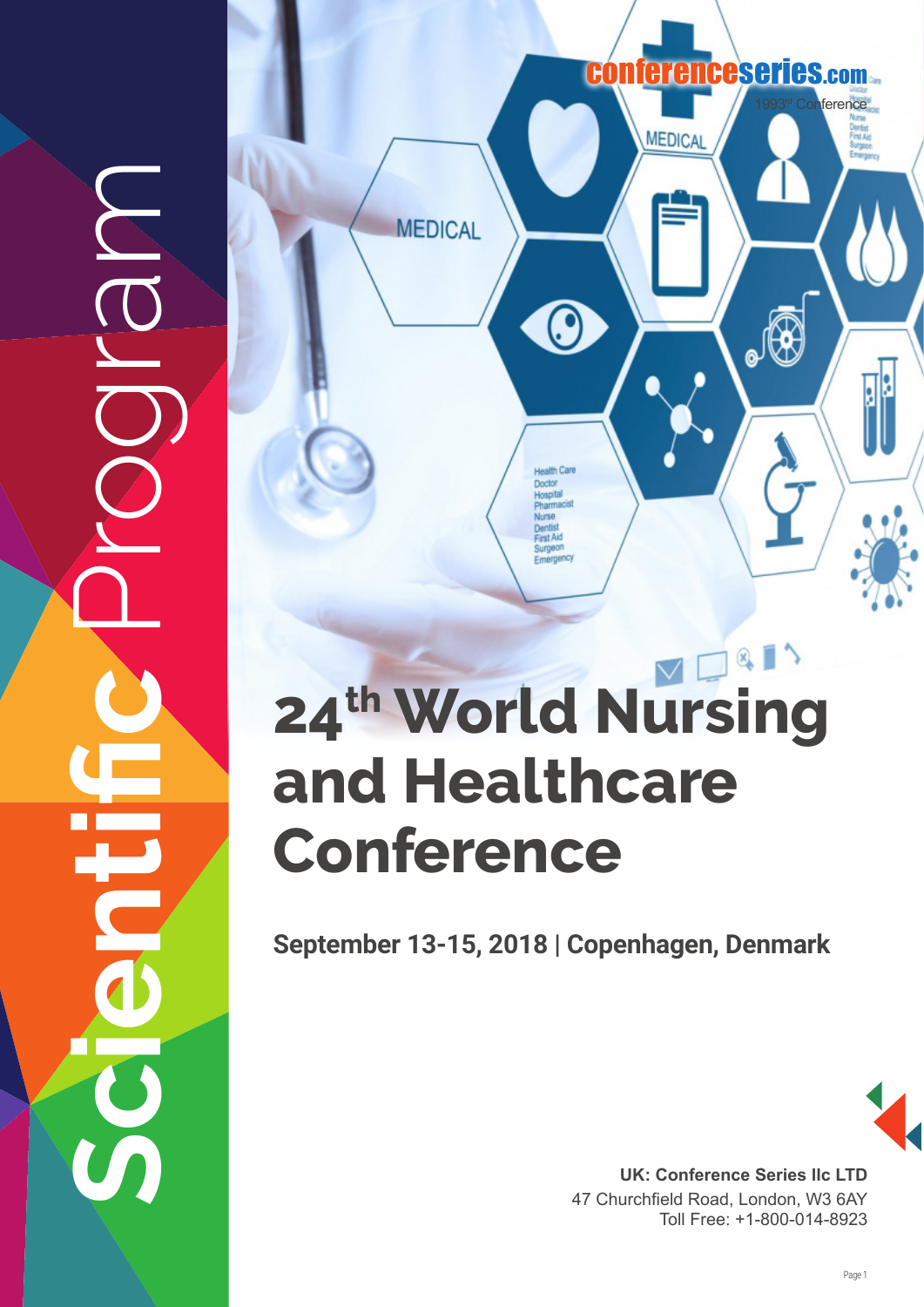

**September 13, 2018** Meeting Hall: **Gate 1**

**08:30 - 09:00 Registrations**

# Opening Ceremony **09:00-09:20**

#### **Keynote Forum Introduction 09:20-10:00 Title: Illustrated journaling: Making meaning of an international practicum Donna L Petri,** Thompson Rivers University, Canada **10:00-10:40 Title: The power of international experience exchange programs - developing partnerships that positively impact communities Nicole Barnett**, Global Alliance for Health, USA & **Shota Shubladze,** Global Alliance for Health, USA

**Networking & Refreshments 10:40 -11:00 @ Foyer**

**Sessions: Nursing Education | Healthcare | Cancer Nursing | Geriatrics And Gerontology | Neuroscience Nursing** 

**Chair: Shota Shubladze,** Global Alliance for Health, USA

#### **Introduction**

| 11:00-11:20 | Title: Why are patients with multiple sclerosis not offered disease-modifying treatment, or choose<br>to refrain from treatment?<br><b>Randi C Haugstad, Haukeland University Hospital, Norway</b> |
|-------------|----------------------------------------------------------------------------------------------------------------------------------------------------------------------------------------------------|
| 11:20-11:40 | Title: The need of palliative care: A scenario of a public high complexity hospital in Brazil<br>Maria Gouvea, Federal University of Espírito Santo, Brazil                                        |
| 11:40-12:00 | Title: Obesity as a civilization disease and risk factor for breast cancer<br>Jana Slobodníková, Alexander Dubček University of Trenčín, Slovakia                                                  |
| 12:00-12:20 | Title: Learning effects of risk prediction for nursing students using virtual reality teaching<br>materials<br>Tomomi Goda, Takarazuka University, Osaka, Japan                                    |
| 12:20-12:40 | Title: Self-management of chronic pain in a community setting<br><b>Sonia Cottom, Pain Association Scotland, UK</b>                                                                                |

**Group Photo, Lunch Break 12:40-13:40 @ Salt and Pepper Restaurant**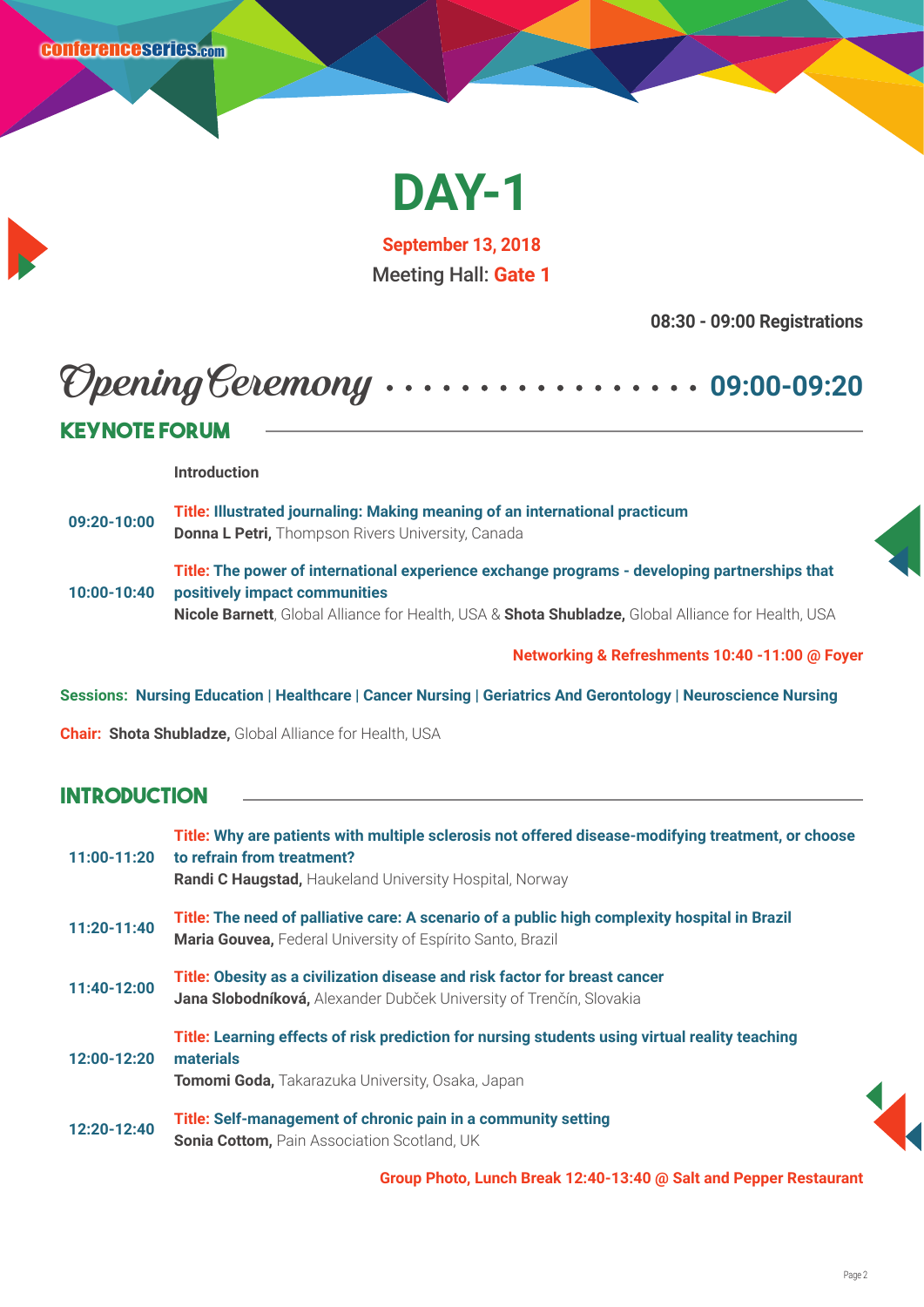#### **WORKSHOP**

**13:40-14:20 Title: Reflections on several years of online teaching Linda E Jensen**, Clarkson College, USA & **Lynn Frederick**, Our Lady of the Lake University, USA

**Sessions: Nursing Education | Nursing Practice & Research | Cancer Nursing | Paediatric Nursing | Critical Care & Emergency Nursing** 

**Chair: Sonia Cottom,** Pain Association Scotland, UK

| 14:20-14:40 | Title: Assessment of Carcinogens in Foods Packaged in Polyvinylchloride Containers in Kano<br><b>State, Nigeria</b><br>Sanusi Rahmat Adejumoke, Bayero University Kano, Nigeria                      |
|-------------|------------------------------------------------------------------------------------------------------------------------------------------------------------------------------------------------------|
| 14:40-15:00 | <b>Title: Responsibilities of the shelter nurses</b><br>Ayla Yavuz Karamanoğlu, Pamukkale University, Turkey                                                                                         |
| 15:00-15:20 | Title: A study of humanized healthcare behaviors among student nurses: A sustainable<br>development of caring in healthcare environment<br>Pitsini Mongkhonsiri, Ministry of Public Health, Thailand |
|             | Networking & Refreshments 15:20-15:40 @ Foyer                                                                                                                                                        |
| 15:40-16:00 | Title: The barriers to research utilization of the nurses who work in a training and research hospital<br>in western Turkey<br>Adile Tümer, Mugla Sıtkı Kocman University, Turkey                    |
| 16:00-16:20 | Title: Effect of an educational program on knowledge and practice of nurses who are caring for<br>nephrotic children<br>Faten Fathi Ahmed Mahfoz, Sues Canal University, Egypt                       |
| 16:20-16:40 | Title: Office of rescue for women with pelvic cancer<br>Maria Luíza Bernardo Vidal, National Cancer Institute, Brazil                                                                                |
| 16:40-17:00 | Title: Outcomes of cervical cancer screening among HIV women in Jos, North Central, Nigeria<br>Grace O Daniel, University of Jos, Plateau State, Nigeria                                             |
|             | <b>Panel Discussion</b>                                                                                                                                                                              |

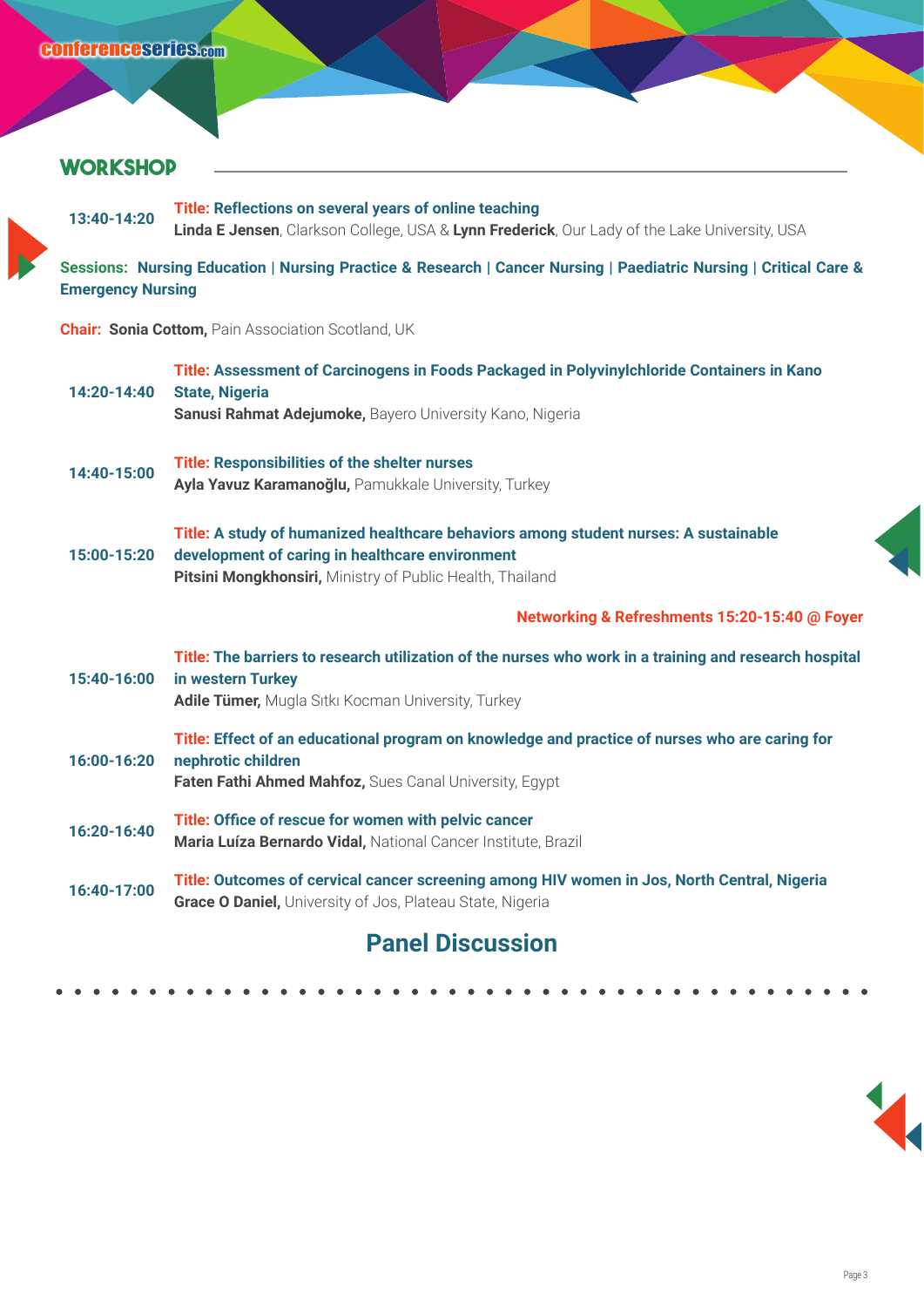# **DAY-2**

**September 14, 2018** Meeting Hall: **Gate 1**

#### **Keynote Forum**

| 09:30-10:10 | Title: Relationships between cyber victimization and depression among adolescents in an acute<br>inpatient psychiatric hospital<br>Linda E Welsch Jensen, Clarkson College, USA |
|-------------|---------------------------------------------------------------------------------------------------------------------------------------------------------------------------------|
| 10:10-10:50 | Title: Students' attitudes towards aging and older people is an important activity for care<br><b>Mateja Lorber, University of Maribor, Slovenia</b>                            |

**Networking & Refreshments 10:50 -11:10 @ Foyer**

**Sessions: Nursing Education | Nursing Practice & Research | Surgical Nursing | Nursing Leadership and Management | Infectious Diseases & Medicine**

**Chair: Linda E Jensen,** Clarkson College, USA

#### **Introduction**

| 11:10-11:30 | Title: The effect of sheets on the prevention of pressure ulcer<br>Ayla Yavuz Karamanoğlu, Pamukkale University, Turkey                                                                                                           |
|-------------|-----------------------------------------------------------------------------------------------------------------------------------------------------------------------------------------------------------------------------------|
| 11:30-11:50 | Title: One year results of transtheoretical model (TTM) based intervention on smoking cessation<br>of university students<br><b>Adile Tümer, Mugla Sitki Kocman University, Turkey</b>                                            |
| 11:50-12:10 | Title: Professionalism among nurses and midwifes at a primary health care in a province in Turkey<br><b>Nazan Kostu, Pamukkale University, Turkey</b>                                                                             |
| 12:10-12:30 | Title: The professional behavior of nurses: A sample from Turkey<br><b>Sümeyye Arslan, Pamukkale University, Turkey</b>                                                                                                           |
| 12:30-12:50 | Title: Guidelines to enhance the implementation of effective tuberculosis control measures in rural<br>public hospitals of Vhembe district, Republic of South Africa<br>Takalani G Tshitangano, University of Venda, South Africa |

**Lunch Break 12:50-13:50 @ Salt and Pepper Restaurant**

#### **WORKSHOP**

**13:50-14:30 Title: Developing multidisciplinary teams to address child sexual assault in Zambia Nicole Barnett**, Global Alliance for Health, USA & **Shota Shubladze,** Global Alliance for Health, USA

**Sessions: Nursing Education | Cancer Nursing | Surgical Nursing | Community Nursing | Geriatrics And Gerontology | Pediatric Nursing**

**Chair: Lynn Frederick,** Our Lady of the Lake University, USA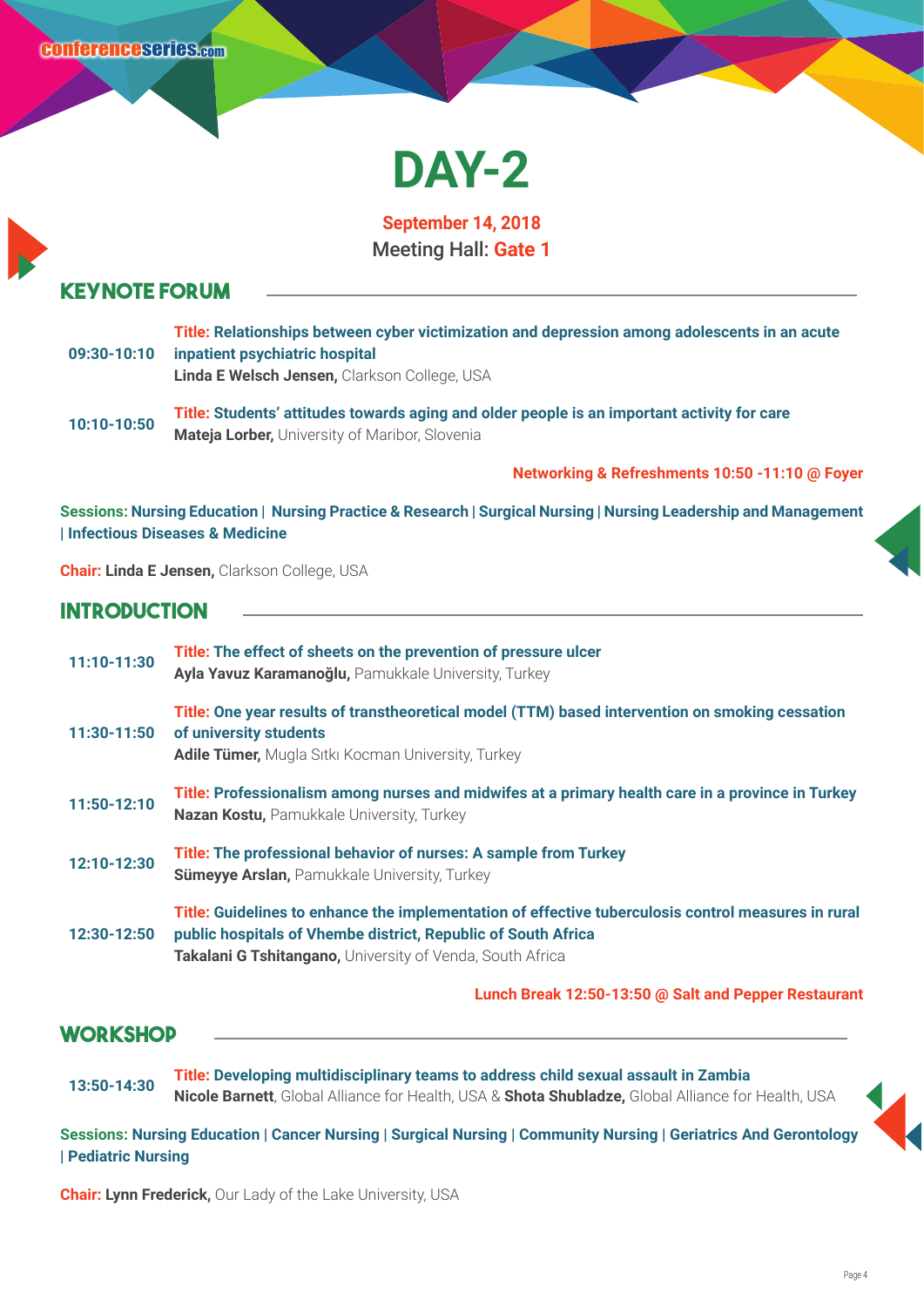### conferenceseries.com

| 14:30-14:50 | Title: Role of surgery in the treatment of obesity<br>Filiz Kabu Hergül, Pamukkale University, Turkey                                                                          |
|-------------|--------------------------------------------------------------------------------------------------------------------------------------------------------------------------------|
| 14:50-15:10 | Title: The obstacles encountered in coping with illness in daily life of type-2 diabetic patients and<br>their affecting factors<br>Asiye Kartal, Pamukkale University, Turkey |
| 15:10-15:30 | Title: Examination of cognitive functions in women with breast cancer related lymphedema: A<br>preliminary report<br><b>Zeynep Deveci, Dokuz Eylul University, Turkey</b>      |
|             | Networking & Refreshments 15:30-15:50 @ Foyer                                                                                                                                  |
| 15:50-16:10 | Title: Insomnia and its risk factors in older adults: A community-based study<br>Gülbahar Korkmaz Aslan, Pamukkale University, Turkey                                          |
| 16:10-16:30 | Title: Do not touch my body awareness training for pre-school children parents<br>Sebahat Altundağ, Pamukkale University, Turkey                                               |
| 16:30-16:50 | Title: Factors contributing to mixed feeding practices amongst mothers and caregivers of 0-6<br>months infants at Maloma village, Limpopo province                             |

#### **POSTER PRESENTATIONS 16:50 -17:15**

**Poster Judge: Maria Gouvea,** Universidade Federal Do Espírito Santo, Brazil

| <b>WNC 01</b> | Title: The development of non-registered staff in ophthalmic setting: A new innovation in practice<br>Anjali Praveen, Moorfields Eye Hospital - NHS Foundation Trust, UK                                                                         |
|---------------|--------------------------------------------------------------------------------------------------------------------------------------------------------------------------------------------------------------------------------------------------|
| <b>WNC 02</b> | Title: Development of a provisional geriatric impression and attitude scale for care workers and<br>nursing students in elderly care<br>Taro Kano, Gunma Prefectural College of Health Sciences, Japan                                           |
| <b>WNC03</b>  | Title: Critical care nurses' knowledge and practice with ventilator associated pneumonia (VAP)<br>prevention bundle in middle and northern West Bank: A descriptive cross-sectional study<br>Fady Zaben, An Najah National University, Palestine |
| <b>WNC 04</b> | Title: Ethnographic research on patients with schizophrenia who experienced long-term<br>hospitalization from the perspective of community life<br>Taichi Narita, Niigata University, Japan                                                      |
| <b>WNC 05</b> | Title: Psychometric properties of caregiving measures for persons with dementia in Thailand<br>Piyaorn Wajanatinapart, Suranaree University of Technology, Thailand                                                                              |
| <b>WNC 06</b> | Title: The development network of infectious control<br><b>Nareelux Suwannobol, Suranaree University of Technology, Thailand</b>                                                                                                                 |
| <b>WNC 07</b> | Title: The relationship between stress level and the achievement of nursing students at Suranaree<br><b>University of Technology</b><br><b>Sirikon Khaobunmasiri, Suranaree University of Technology, Thailand</b>                               |